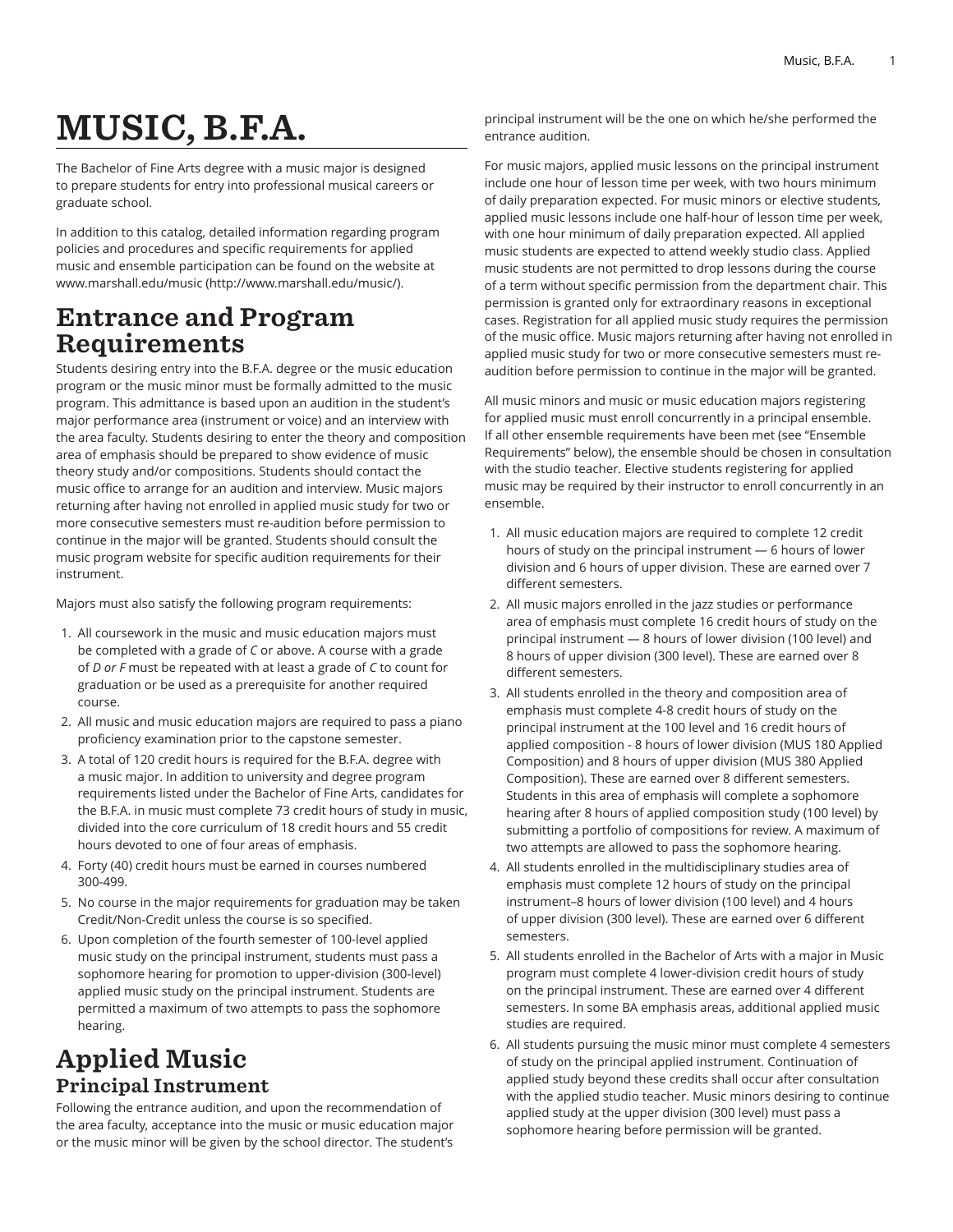- 7. Each applied music student must be approved through jury examination at the end of each semester before registering for additional study on the principal instrument. At the end of the fourth semester, students must complete the sophomore hearing before upper division (5th semester) applied music study may be started. Students not approved for advancement will be required to repeat lower level work until successfully completing the sophomore hearing. Students are permitted a maximum of two attempts to pass the sophomore hearing.
- 8. Performance on the principal instrument is required at least once each semester on weekly daytime recitals held for this purpose (MUS 100 Applied Music Laboratory). First semester music education majors may be exempted from student recital performance at the discretion of the studio teacher. All senior music and music education majors, and junior B.F.A. majors must give a recital as part of the requirements for graduation. Music Education majors must complete the senior recital before the student teaching semester begins. Approval to plan a recital must be obtained during the jury examination preceding the recital semester. During the junior recital semester, B.F.A. students coregister for applied study on the principal instrument and MUS 376 Recital. During the senior recital semester, B.F.A. students coregister for applied study on the principal instrument and MUS 476 Senior Recital. The capstone course (MUS 497 Capstone Project in Music) is generally taken during the final semester.

### Piano Proficiency

All music and music education majors are required to pass a piano proficiency examination as part of the degree requirements. Music education majors must pass the entire proficiency examination prior to beginning the student teaching semester. B.F.A. students must complete the piano proficiency prior to the capstone semester. Piano proficiency may be demonstrated through passing the piano proficiency exam or upon successful completion of MUS 179D Class Piano or MUS 279D Jazz Piano Class.

### Theory Placement

A placement test will be given on the first day of theory class Fall and Spring semesters. All students must demonstrate the ability to read bass and treble clefs; identify scales, key signatures, intervals, and triads aurally and in written form, and perform rudimentary melodic and rhythmic dictation. Students needing developmental assistance in theory will be enrolled in MUS 101 Basic Musicianship.

### Elective Study

Students may elect applied music study on a secondary instrument, upon the approval of the school director and the studio teacher, and receive one credit hour per semester. Elective lessons provide one halfhour lesson per week and require one hour of daily preparation. These lessons are permitted on a first-come, first-served basis according to availability. In piano, voice, and guitar, special beginning classes are listed in the *Schedule of Courses*. Elective students registering for applied music may be required by their instructor to enroll concurrently in an ensemble.

# Capstone Experience

All students registering for the capstone course, MUS 497 Capstone Project in Music, will be required to complete a written and oral comprehensive examination. Students may not register for MUS 497 Capstone Project in Music prior to completing the piano proficiency requirement. Before registering for MUS 497 Capstone Project in

Music, students must have completed or co-registered for the final required semester of applied music, MUS 476 Senior Recital (if required), and the final course of the music history sequence.

# Ensembles

Students participate in ensembles that are varied both in size and nature and chosen from those appropriate to the area of specialization. With the approval of the ensemble conductor and the academic advisor, a student may enroll in more than one ensemble in a semester. Enrollment in some ensembles requires the permission of the instructor. The actual number of clock hours per week of rehearsal may vary depending on the ensemble. All ensembles receive one semester hour credit.

### Principal and Secondary Ensembles

The principal ensembles are Chamber Choir, University Chorus, Jazz Ensemble, University Symphony Orchestra, Symphonic Band, and Wind Symphony. Secondary ensembles are Marching Band, Choral Union, Opera Workshop, Jazz Improvisation Ensemble, Pep Band, chamber ensembles (Brass, Woodwind, Percussion, Guitar, and String), and any others not listed as principal ensembles. Jazz Ensemble counts as a principal ensemble for jazz studies majors only.

#### Ensemble Requirements Music Education and Multidisciplinary Studies Majors

All full-time music education and multidisciplinary studies majors are required to participate in ensembles in each semester of residence. Seven semester hours (four lower division and three upper division) in a principal ensemble are required. These must be earned in seven different semesters. All music education majors whose principal applied area is an instrument other than voice are required to complete one semester in a choral ensemble. During the fall semester of the first two years, Marching Band and Orchestra (audition required), Wind Symphony (audition required) or Symphonic Band are corequisites for students whose principal applied area is a wind, brass, or percussion instrument. In the spring of the junior year, these students may petition the school director to substitute University Chorus or Chamber Choir (audition required) for Marching Band during the fall semester of the senior year, during which they also must enroll in a principal ensemble related to their area of principal applied study.

During one fall semester, music education majors whose principal instrument is voice, keyboard, or strings (including guitar) must register concurrently for Marching Band and a principal ensemble related to their area of principal applied study. String performers (including guitar) must complete four semester hours of String Ensemble or Chamber Music. Upon approval of the applied teacher, guitar and keyboard performers may substitute up to two semesters of an appropriate chamber ensemble or accompanying for two semesters of a principal ensemble.

#### Performance and Jazz Studies

All full-time performance and jazz studies majors are required to participate in ensembles in each semester of residence. Eight semester hours (four lower division and four upper division) in a principal ensemble are required. These must be earned in eight different semesters. Although not required to do so, wind and percussion performers are encouraged to participate in the Marching Band (fall semester only) following consultation with the applied teacher. String performers must complete four semester hours of String Ensemble